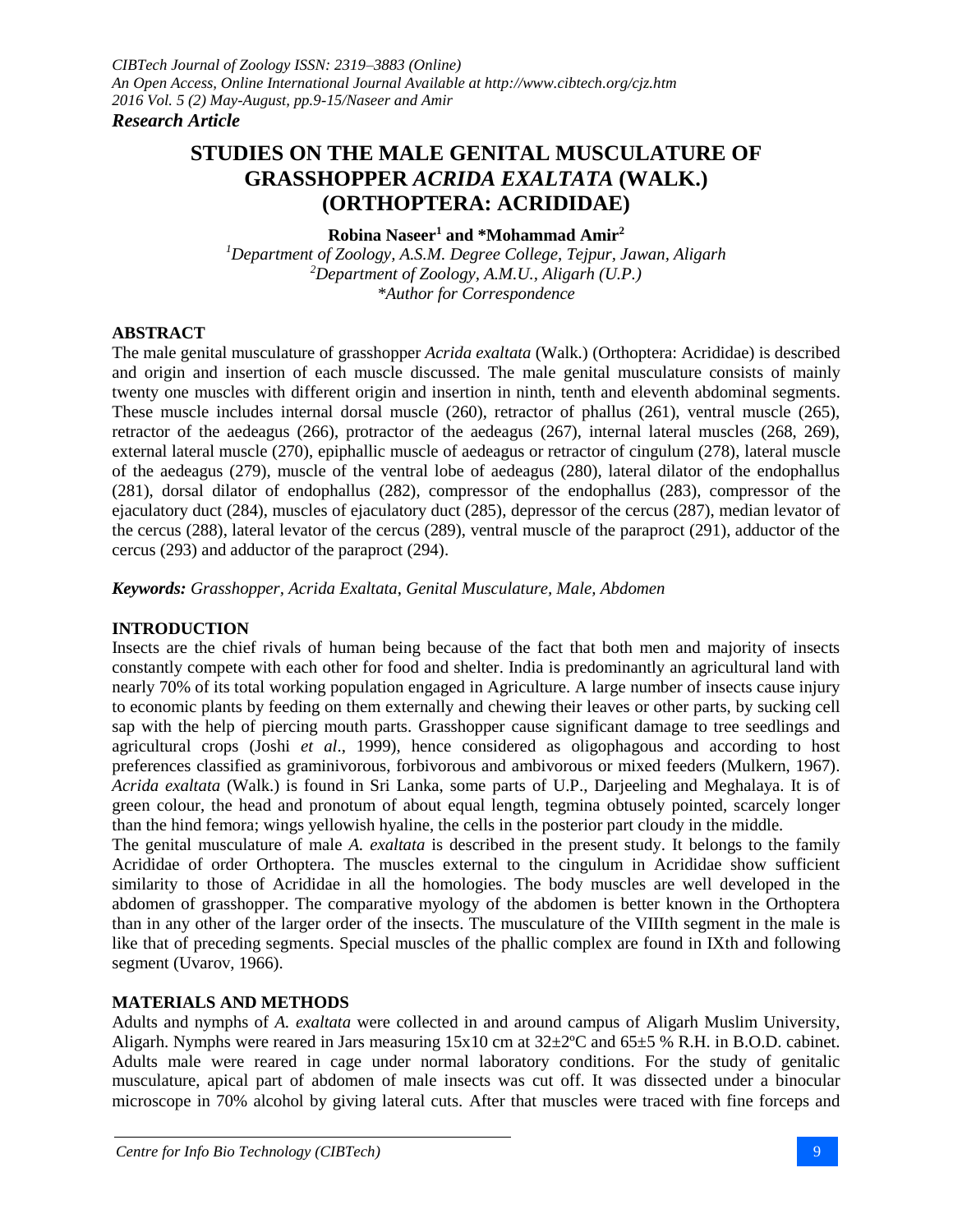*CIBTech Journal of Zoology ISSN: 2319–3883 (Online) An Open Access, Online International Journal Available at http://www.cibtech.org/cjz.htm 2016 Vol. 5 (2) May-August, pp.9-15/Naseer and Amir*

# *Research Article*

needles and stained with Borax carmine (alcoholic) for two minutes. Diagram of various muscles of genitalia were drawn with the help of binocular microscope.

# **RESULTS AND DISCUSSION (Figures 1-5)**

The organs specifically concerned with sexual mating are collectively known as external genitalia (Snodgrass, 1935). The external genitalia of male Orthoptera are mostly phallic organs which are concerned with the accumulation of sperm and their transmission to the female genital chamber.

The male external genitalia of *A. exaltata* is formed of mainly four parts *i.e*. sub-genital plate, supra anal plate, epiphallus and endophallus. The sub-genital plate is formed by the Xth sternite and is a plate like structure. Tergite XI represents the supra anal plate which covers the anus from above. It is sub triangular in shape. The epiphallus is an independent sclerite located below the anterior portion of the phallus and supra anal plate. It is made up of three sclerites lophi, ancorae and lateral lobes. The endophallus is the internal component of phallic organ and consist of aedeagus, ejaculatory duct and spermatophore sac.

# *Male Genital Musculature of Ninth Abdominal Segment*

The muscles of ninth segment include the muscles of epiphallus, endophallus, aedeagus, ejaculatory duct and ejaculatory sac.

# *Internal Dorsal Muscle (No. 260)*

This muscle is paired, small and slender in *A. exaltata* and originates from ninth tergum (IXT) and inserted on tenth tergum (XT). This finding is in agreement with *Dissosteira carolina* (Snodgrass, 1935), *Poecilocerus pictus* (Anwar, 1965), *Chrotogonus trachypterus* (Singh and Chauhan, 1975) and *Oxya velox* (Kabir and Begum, 1987).

### *Retractor of Phallus (No. 261)*

The retractor of the phallus is paired, broad, fan shaped muscle with broad base in *A. exaltata*. They originate from a broad base on the ventral part of ninth tergum (IXT) and inserted on lateral sclerites lateral to epiphallus. This finding agrees with Snodgrass (1935), Anwar (1965) and Eades and Kevan (1974) in *D. carolina*, *P. pictus* and *Atractomorpha sinensis sinensis* respectively, although Anwar (1965) numbered this muscle as muscle no. 258 in *P. pictus*. However, Wasti and Akbar (1969) labelled it as muscle no. 4 in *P. pictus* and reported it as short compact band of muscles having origin from cingulum in the region of rami and attachment to the sternum. Similarly, Singh and Chauhan (1975) numbered it as muscle no. 188 in *C. trachypterus* where it arises from ventral margin of the ninth tergum, runs poseriorly and inserted on the ventral sclerite, lateral to epiphallus.

#### *Ventral Muscle (No. 265)*

These muscles are paired, strap like, long but very delicate and divides into two branches (265a&b) in *A. exaltata*. They arise laterally on the ninth sternum (IXS) and inserted on the membrane of the tenth segment on the tergal side just before the base of paraproct. This study is in agreement with Snodgrass (1935), Anwar (1965), Singh and Chauhan (1975) and Kabir and Begum (1987) in *D. Carolina*, *P. pictus*, *C*. *trachypterus* and *O. velox* respectively.

# *Retractor of the Aedeagus (No. 266)*

This muscle is paired, broad and contains thin fibres which arises from a median ridge of ninth sternum (IXS) and attached dorsally to the wall of the genital chamber lateral to the base of aedeagus. These findings are in agreement with Snodgrass (1935), Anwar (1965) and Eades and Kevan (1974) in reported similar findings in *D. carolina*, *P. pictus* and *A. s. sinensis* respectively. Similarly, Singh and Chauhan (1975) and Kabir and Begum (1987) reported similar findings in *C*. *trachypterus* and *O. velox. Protractor of the Aedeagus (No. 267)*

The protractor of aedeagus is paired, long and curved muscle, arising on the median ridge of the ninth sternum (IXS) lateral to retractor of aedeagus (266), converging dorsally and anteriorly on the lateral lobe of epiphallus. Snodgrass (1935) reported similar findings in *D. carolina*. However, Anwar (1965) and Singh and Chauhan (1975) numbered it as muscle no. 263 and 191 in *P. pictus* and *C. trachypterus* with findings similar to that of *A. exaltata*.

*Internal Lateral Muscles (No. 268, 269)*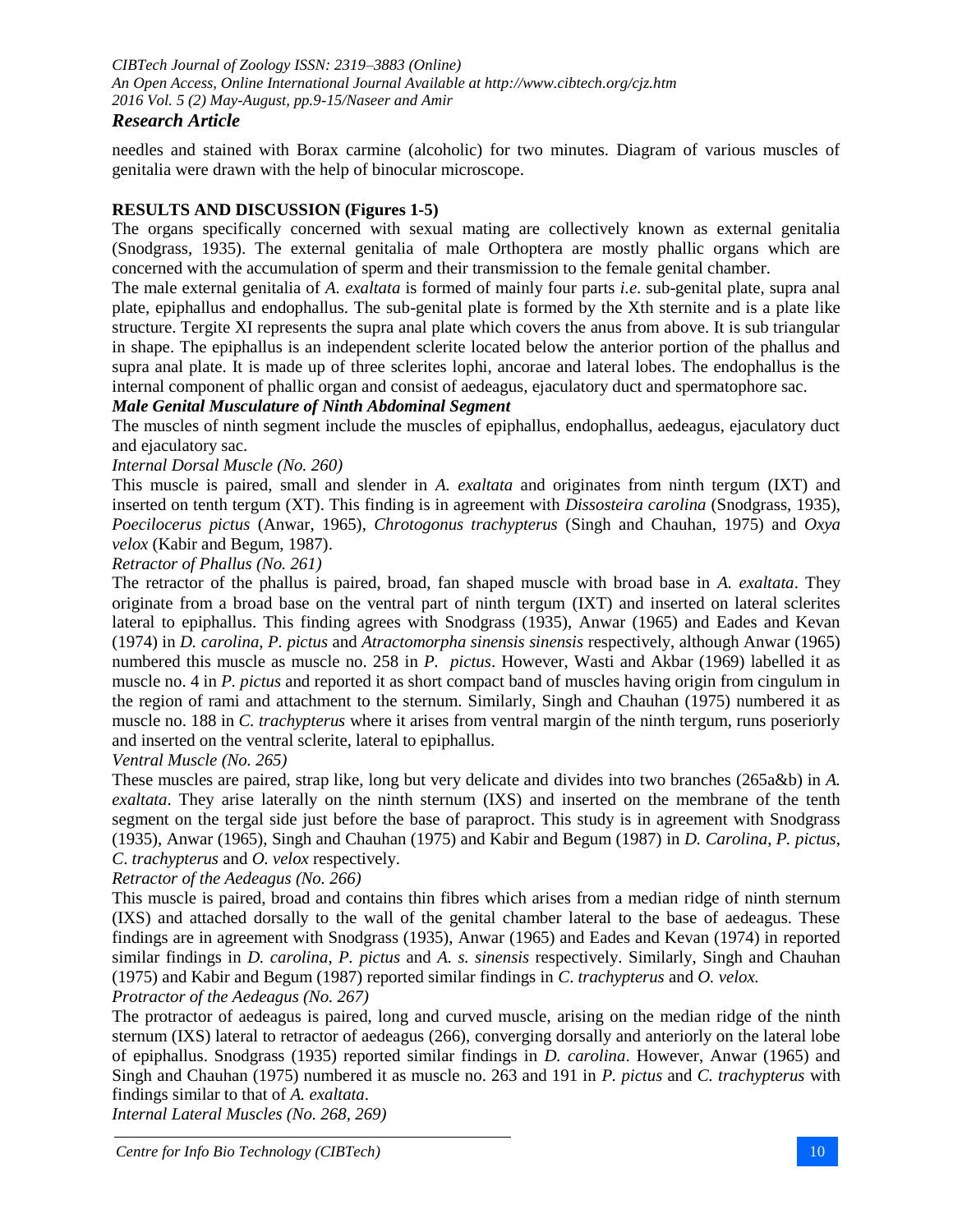# *Research Article*

Internal dorsal muscles (268, 269) are paired and large oblique muscles on each side in *A. exaltata*. They arise externally close to retractor of phallus (261) from the ninth tergum (IXT). The muscle (268) is inserted ventrally on the lateral margin of the ninth sternum while muscle (269) is inserted on the distal part of IX sternite. These findings are in agreement with those of Snodgrass (1935) in *D. carolina*, Anwar (1965) in *P. pictus*, Singh and Chauhan (1975) in *C. trachypterus* and Kabir and Begum (1987) in *O. velox*, with some variation in the attachment of muscles.

*External Lateral Muscles (No. 270)*

External lateral muscles are paired and small which arise on the anterior lateral area of ninth tergum (IXT) and inserted on the outer face of the apodeme of ninth sternum. Snodgrass (1935) in *D. carolina*, Anwar (1965) in *P. pictus*, Kabir and Begum (1978) in *O. velox* made similar observations as those in the present study.

#### *Epiphallic Muscle of Aedeagus or Retractor of Cingulum (No. 278)*

Epiphallic muscle of aedeagus muscle in present study is paired, long, twisted and lying dorsally in the basal fold of phallus, and inserted on the lateral lobe of the epiphallus on the zygoma of aedeagal apodemes. This muscle is homologous to retractor of cingulum of *Atractomorpha crenulata* (Snodgrass, 1935). Present findings of *A. exaltata* are in agreement with *A. s. sinensis* (Eades and Kevan, 1974). However, Singh and Chauhan (1975) labelled this muscle as 196 in *C. trachypterus* but Kabir and Begum (1987) retained the same no. (278) in *O. velox* with findings similar to that of *A. exaltata*.

*Lateral Muscle of the Aedeagus (No. 279)*

The lateral muscle of aedeagus in *A. exaltata* is paired, small and arising latero-ventrally at the base of aedeagus and inserted dorsally on the lower edge of the lateral plate of the aedeagus. Snodgrass (1935) described similar arrangement of muscles in *D. carolina* with that of *A. exaltata*. However, Singh and Chauhan (1975) and Kabir and Begum (1978) described slightly different arrangement of muscles in *C. trachypterus* and *O. velox*. While in *C. trachypterus*, these muscles (197) are short, running transversely between sclerotized sub-ventral plate and the base of dorsal valve but in *O. velox*, these muscles (279) are transversally arranged originating from the base of sub-ventral plate and inserted on the base of dorsal valve just in front of zygoma. But Wasti and Akbar (1969) and Eades and Kevan (1974) could not found this muscle in *P. pictus* and *A. s. sinensis* respectively.

*Muscle of the Ventral Lobe of the Aedeagus (No. 280)*

This muscle of the ventral lobe of aedeagus is paired and delicate, arising within the base of aedeagus and inserted near the apex of the ventral lobe of the aedeagus. Anwar (1965) and Singh and Chauhan (1975) named it as muscle of sub ventral lobe of aedeagus in *P. pictus* and *C. trachypterus*, which was long, arising from the base of ventral valve of aedeagus and inserted on the distal end of sub ventral lobe. The finding of Kabir and Begum (1987) on this muscle in *O. velox* is in agreement with the present study. But Wasti and Akbar (1969) and Eades and Kevan (1974) did not record it in *P. pictus* and *A. s. sinensis. Lateral Dilator of the Endophallus (No. 281)*

These muscles are paired, broad, and thick and more or less fan shaped which arises dorsally on the aedeagal apodeme and inserted on the endophallic apodeme. Present findings are in conformity with Snodgrass (1935), Singh and Chauhan (1975) and Kabir and Begum (1987) on *D. carolina*, *C. trachypterus* and *O. velox* respectively, where the origin and insertion is almost similar. Anwar (1965) labelled it as muscle no. 277 in *P. pictus* and reported it as a very small muscle which arises from the tenth tergum and inserted on the outer wall of rectum. Similarly, Wasti and Akbar (1969) described these as broad band of muscles in *P. pictus* which are attached to the inner lateral aspect of the endophallic apodeme and connects the two endophallic plates internally.

*Dorsal Dilator of the Endophallus (No. 282)*

The dorsal dilator of the endophallus is paired, broad, flat and obliquely arranged which originates from the aedeagal apodeme and inserted mesally on the dorsal edge of the endophallic plate. Snodgrass (1935), Anwar (1965), Singh and Chauhan (1975) and Kabir and Begum (1987) pointed similar origin and insertion of this muscle in *D. carolina*, *P. pictus, C. trachypterus* and *O. velox* with some variation due to structure of aedeagal apodeme.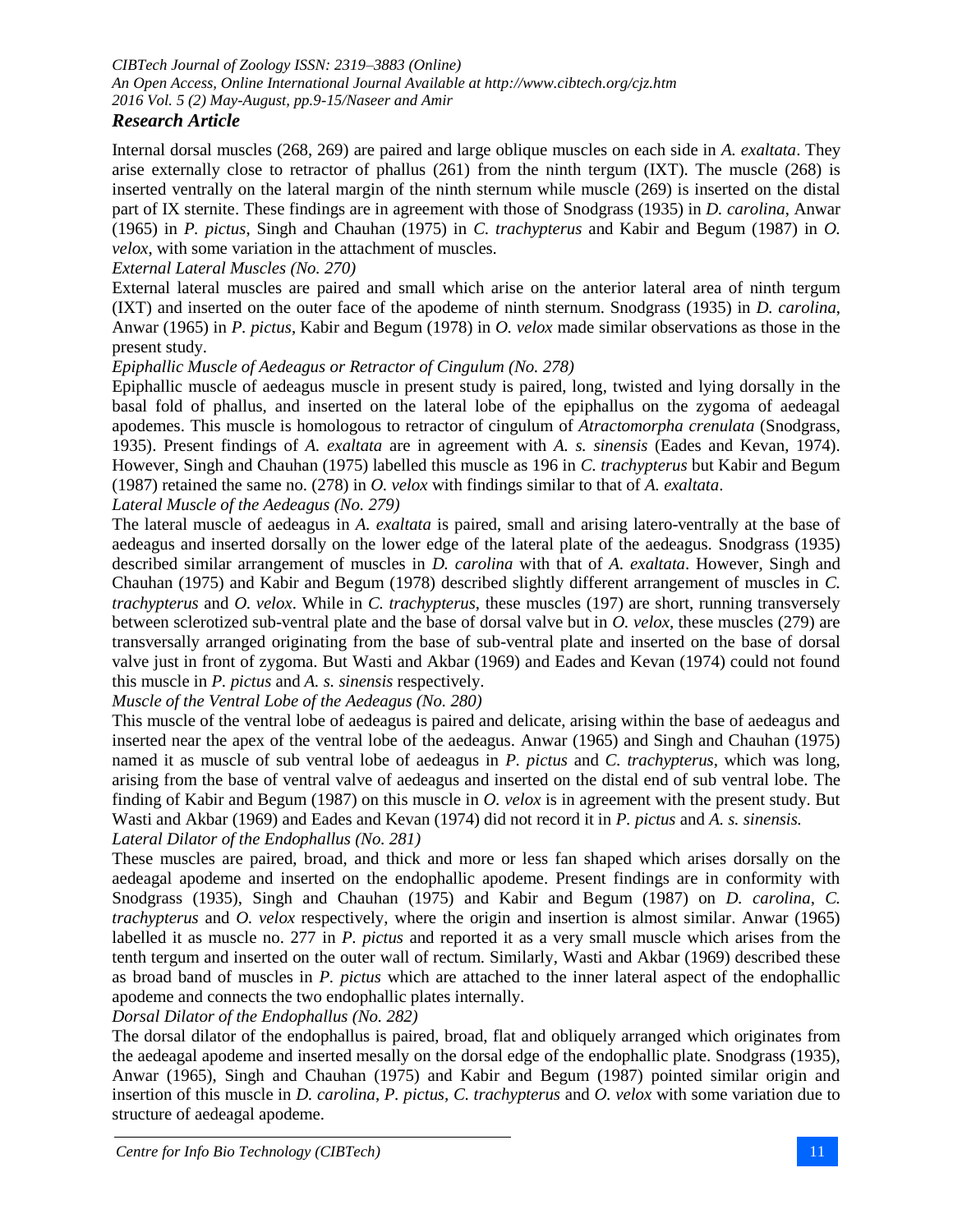*CIBTech Journal of Zoology ISSN: 2319–3883 (Online) An Open Access, Online International Journal Available at http://www.cibtech.org/cjz.htm 2016 Vol. 5 (2) May-August, pp.9-15/Naseer and Amir*

# *Research Article*

This muscle is not recorded in *P. pictus* (Wasti and Akbar, 1969) and *A. s. sinensis* (Eades and Kevan, 1974) and its absence is correlated with complete or virtual loss of apodeme of cingulum (origin) and of lateral plate of endophallic sclerite (insertion).

### *Compressor of the Endophallus (283)*

Compressor of the endophallus is broad but thin sheet of unpaired transverse muscle which unites the endophallic apodeme. These findings are in agreement with Snodrass (1935), Anwar (1965), Eades and Kevan (1974), Singh and Chauhan (1975) and Kabir and Begum (1987) on *D. Carolina*, *P. pictus*, *A. s. sinensis*, *C. trachypterus* and *O. velox* respectively.

*Compressor of the Ejaculatory Sac (284)*

Compressor of the ejaculatory sac is paired and broad which arises next to lateral dilator of endophallus (281) on the endophallic plate and gets inserted on the lateral wall of ejaculatory sac. Kabir and Begum (1987) did not record this muscle in *O. velox*. Present findings are similar to those of Snodgrass (1935), Anwar (1965) and Singh and Chauhan (1975) in *D. carolina*, *P. pictus*, and *C. trachypterus* respectively. *Muscles of the Ejaculatory Duct (No. 285)*

This muscle is unpaired and forms a thick circular band around the anterior side of ejaculatory duct in A. exaltata. This finding show similarity with those of Snodgrass (1935), Eades and Kevan (1974), Singh and Chauhan (1975) and Kabir and Begum (1987) on *D. carolina*, *A. s. sinensis*, *C. trachypterus* and *O. velox*. However, Anwar (1965) did not record this muscle in *P. pictus*.

# *Male Genital Musculature of Tenth Abdominal Segment*

The genital musculature of tenth abdominal segments has no evident relation to the muscles of preceding segments which include muscles of cerci, epiproct and paraproct.

#### *Depressor of the Cercus (287)*

This muscle is paired and narrow which arises anteriorly on the median part of tenth tergum (XT) and inserted posteriorly on the posterior margin of the basal lobe of the cercus. These findings are in agreement with the Snodgrass (1935), Anwar (1965), Singh and Chauhan (1975) and Kabir and Begum (1987) on *D. carolina*, *P. pictus*, *C. trachypterus* and *O. velox* respectively, where the origin and insertion show similarity with the present study with some variation in the size of muscle.

# *Median Levator of the Cercus (288)*

This muscle is paired, small, slightly conical or fan shaped and longitudinally arranged. It originates from the tenth tergum (XT) lateral to the preceding muscle (287) and inserted posteriorly on the small sclerite between the tenth tergum and basal lobe of the cercus. Present finding is in confirmity with those of Snodgrass (1935), Anwar (1965), Singh and Chauhan (1975) and Kabir and Begum (1987) on *D. carolina*, *P. pictus*, *C. trachypterus* and *O. velox.*

*Lateral Levator of the Cercus (289)*

This muscle is paired, thin, small and longitudinally arranged, arising from the tenth tergite (XT) lateral to the median levator of the cercus (288) and inserted near the angle of base of the cercus. This finding matches with those of Snodgrass (1935), Anwar (1965), Singh and Chauhan (1975) and Kabir and Begum (1987) on *D. carolina*, *P. pictus*, *C. trachypterus* and *O. velox* with some variation in the size and orientation of the muscle.

*Ventral Muscle of the Paraproct (291)*

In *A. exaltata*, this muscle is paired and broad at the base and narrow at tip. It originates from anterior margin of the tenth tergum (XT) and inserted on the base of paraproct (Papt) internally. Similar findings are reported by Snodgrass (1935), Anwar (1965), Singh and Chauhan (1975) and Kabir and Begum (1987) on *D. carolina*, *P. pictus*, *C. trachypterus* and *O. velox*, where the origin and insertion are almost similar to those of present study, with some difference in the length and thickness of muscle.

# *Genital Musculature of Eleventh Abdominal Segment*

The genital musculatures of eleventh abdominal segment include muscles associated with cerci and paraproct.

*Adductor of the Cercus (293)*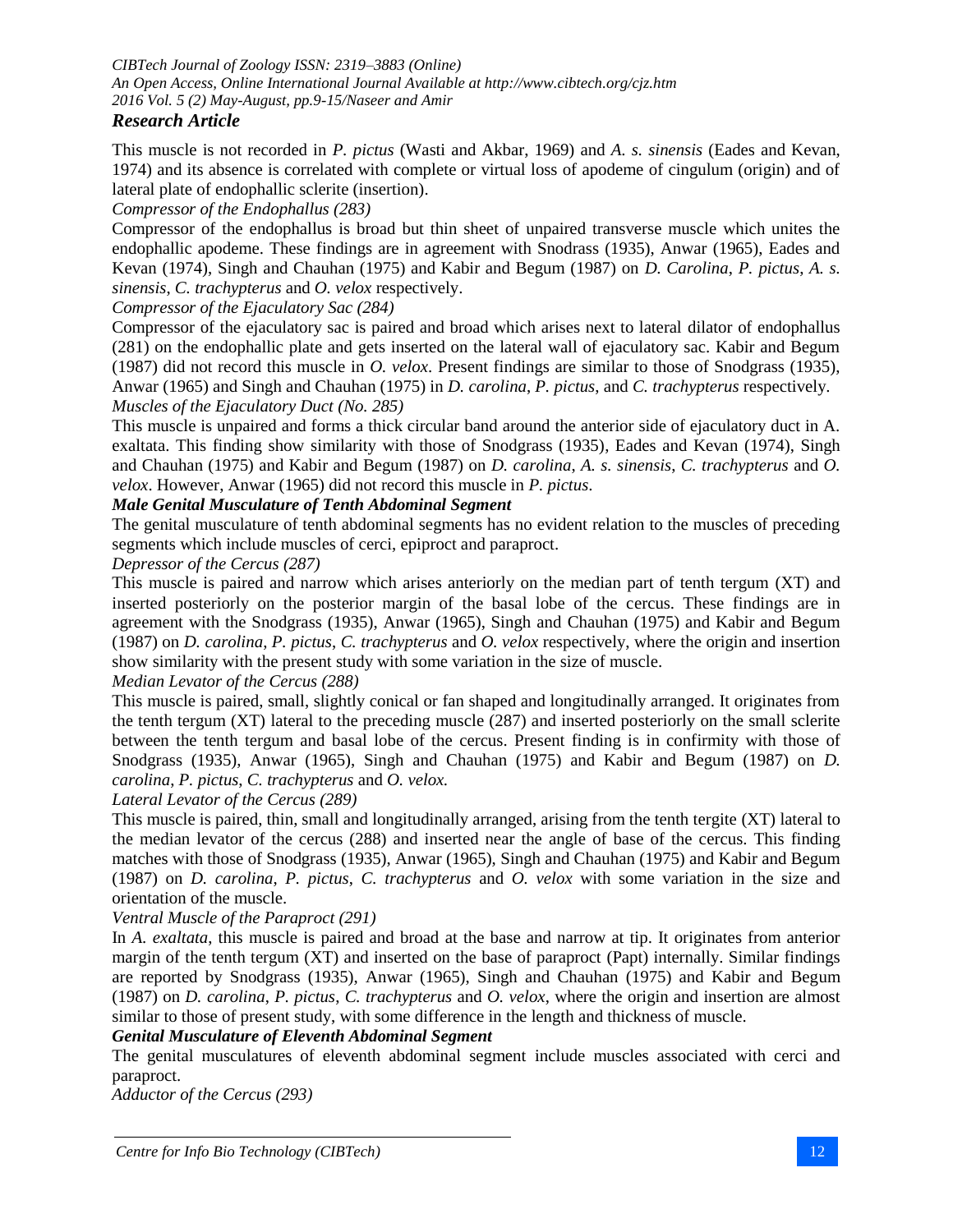# *CIBTech Journal of Zoology ISSN: 2319–3883 (Online) An Open Access, Online International Journal Available at http://www.cibtech.org/cjz.htm 2016 Vol. 5 (2) May-August, pp.9-15/Naseer and Amir*

# *Research Article*

Adductor of cercus of *A. exaltata* is paired, long and thin muscle which arises from anterior part of epiproct (Eppt) and inserted on the inner extremity of basal lobe of the cercus. These findings are similar to those of Snodgrass (1935), Anwar (1965) and Singh and Chauhan (1975) *D. carolina*, *P. pictus*, and *C. trachypterus* having similar origin and orientation to those of the present study, with some difference in the size and length of the muscle. These differences could be attributed to the variable size of the insect. However, Kabir and Begum (1987) could not record this muscle in *O. velox*.

#### *Adductor of the Paraproct (294)*

This muscle is paired and thin in *A. exaltata* but slightly longer than the adductor of cercus (293) arising close to the median levator of the cercus (288) on the epiproct (Eppt) and inserted on the upper part of the paraproct (Papt). Similar findings are reported by Snodgrass (1935), Anwar (1965) and Singh and Chauhan (1975) in *D. carolina*, *P. pictus*, and *C. trachypterus* respectively, having similar origin and insertion to that of present study. However, Kabir and Begum (1987) could not find this muscle in *O. velox*.



**Figure 1**



**Figure 2**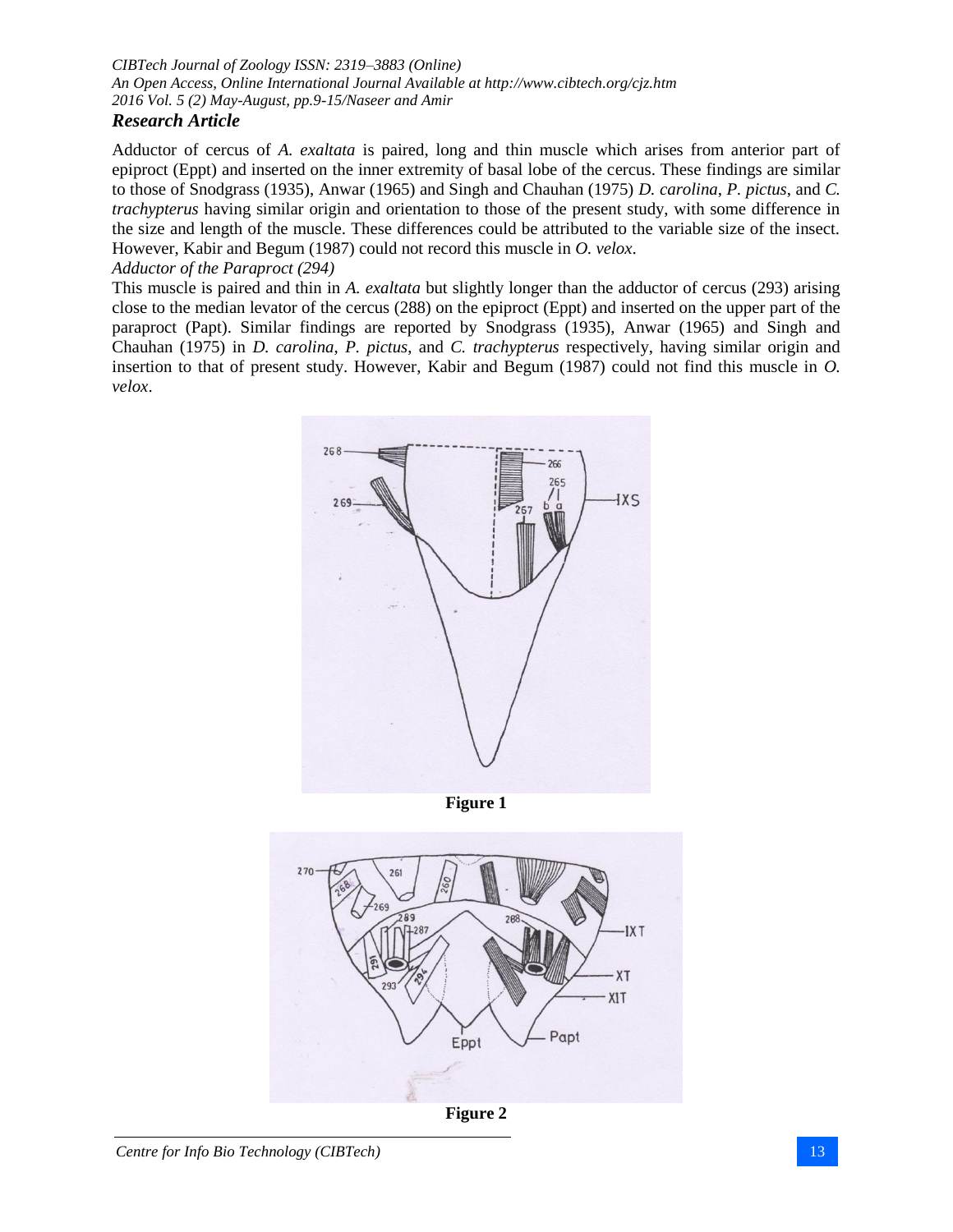*CIBTech Journal of Zoology ISSN: 2319–3883 (Online) An Open Access, Online International Journal Available at http://www.cibtech.org/cjz.htm 2016 Vol. 5 (2) May-August, pp.9-15/Naseer and Amir Research Article*







**Figure 4 Figure 5** 

# **REFERENCES**

**Anwar M (1965)**. Muscular system of *Poecilocerus pictus* F. (Acrididae, Orthoptera). *Pakistan Journal of Science* **17** 3-26.

**Eades DC and Kevan DKMcE (1974)**. The phallic musculature of Pyrgomorphidae with particular reference to *Atractomorpha sinensis sinensis* Bolivar, and notes on the family Tristiridae and the subfamily Pyrgacridinae, (Orthoptera: Acridoidae). *Acrida* **3**(4) 247-266.

**Joshi PC, Lockwood JA, Vashishth N and Singh A (1999).** Grasshopper (Orthoptera: Acrididae) community dynamics in a moist deciduous forest in India. *Journal of Orthoptera Research* **8** 17-23.

**Kabir SMH and Begum F (1987)**. The abdominal musculature of a rice grasshopper, *Oxya velox* Fab. (Orthoptera: Acrididae) II genital region, male. *Bangladesh Journal of Agriculture* **12**(1) 33-39.

*Centre for Info Bio Technology (CIBTech)* 14